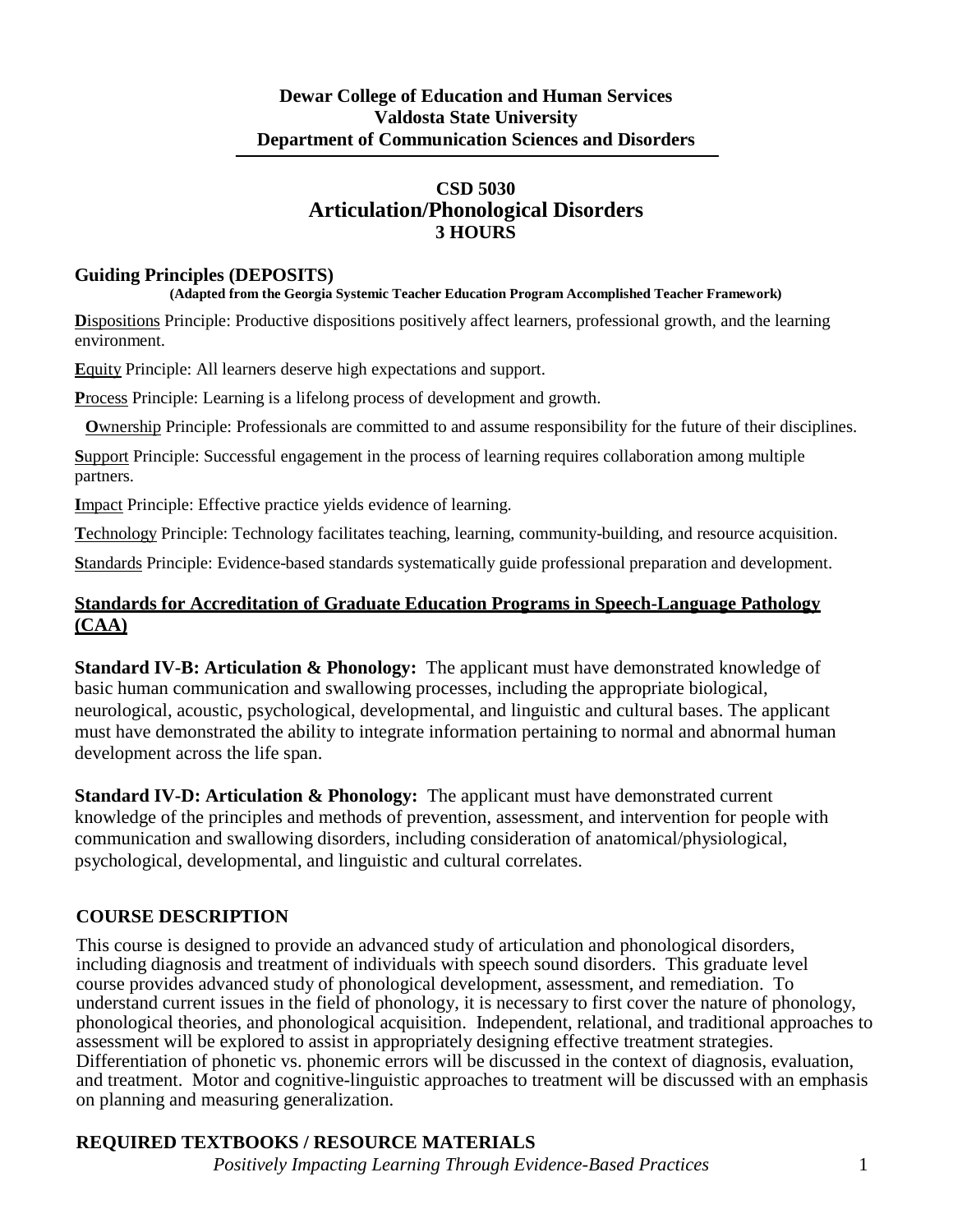- Bauman-Waengler, Jacqueline (2012). *Articulation and phonological impairments: A clinical*  focus (5<sup>th</sup> ed). Needham Heights, MA: Allyn and Bacon.
- Lowe, Robert (2010). *Workbook for the Identification of Phonological Processes and Distinctive Features* (4<sup>th'</sup> ed). Pro-Ed.
- American Psychology Association. (2012). Publication Manual of the American Psychological Association (6th ed.) Washington, D.C: Author. **Downloadable version available on the web.**  [\(http://www.apa.org/about/contact/copyright/index.aspx\)](http://www.apa.org/about/contact/copyright/index.aspx))

\*You will be required to purchase materials to compile a Speech Sound Assessment Notebook.

### **COURSE OBJECTIVES (CO)**

### **Initial Program** Levels of Preparation:  $O-AL_{2,2}$ ,  $O-CPL_{3,2}$ ,  $O-DL_{2,2}$ ,  $O-EDL_{2,2}$ ,  $O-FL_{2,2}$ ,  $O-TL_{2,2}$

- 1. The graduate will demonstrate knowledge in the areas of development, disorders, disabilities, diagnosis, program planning, and intervention. CAA IV-B, IV-D; **O-TL<sub>2.2</sub>, O-FL<sub>2.2</sub>, O-EDL**<sub>2.2</sub>,  $O-DL_{2,2}$
- 2. The graduate will use knowledge of how both individuals and groups learn and develop creative learning opportunities that support intellectual, communication, problem-solving abilities throughout development. CAA IV-B, IV-D;  $O\text{-}FL_{2,2}$ ,  $O\text{-}DL_{2,2}$
- 3. The graduate will demonstrate knowledge and skills to create environments that encourage positive social interaction, self-motivation, and active engagement in learning and/or treatment. CAA IV-B, IV-D; **O-TL2.2, O-CPL3.2,**
- 4. The graduate will integrate varies levels of information to demonstrate an understanding of individual and group with phonological/articulation problems and behavior of children. CAA IV-B, IV-D; **O-FL2.2, O-DL2.2**
- 5. The graduate will integrate information to use effective verbal, nonverbal, and media communication techniques to foster active inquiry for assessment and treatment of phonological/articulation problems. CAA IV-B, IV-D; **O-TL<sub>2.2</sub>, O-CPL<sub>3.2</sub>, O-AL**<sub>2.2</sub>
- 6. The graduate will use the knowledge base of various contributing factors and/or etiologies and formal and informal assessment strategies to appraise and differentially diagnosis children. CAA IV-B, IV-D; **O-FL2.2, O-AL2.2**
- 7. The graduate will perform various phonological analyses and interpret results to develop appropriate intervention goals and activities. CAA IV-B, IV-D; **O-CPL<sub>3.2</sub>, O-EDL<sub>2.2</sub>, O-AL**<sub>2.2</sub>
- 8. The graduate will identify and use current best practices and models for service delivery. CAA IV-B, IV-D; **O-CPL<sub>3.2</sub>, O-EDL**<sub>2.2</sub>

**COURSE ACTIVITIES/ASSIGNMENTS/REQUIREMENTS** (See appendices for assignment guidelines)

1. Students will participate in class lectures by reading the assigned reading materials from the class text, articles\*, and discuss workbook activities. **Readings must be completed before discussed during class**. Course Objectives (CO) 1-8

*Positively Impacting Learning Through Evidence-Based Practices* 2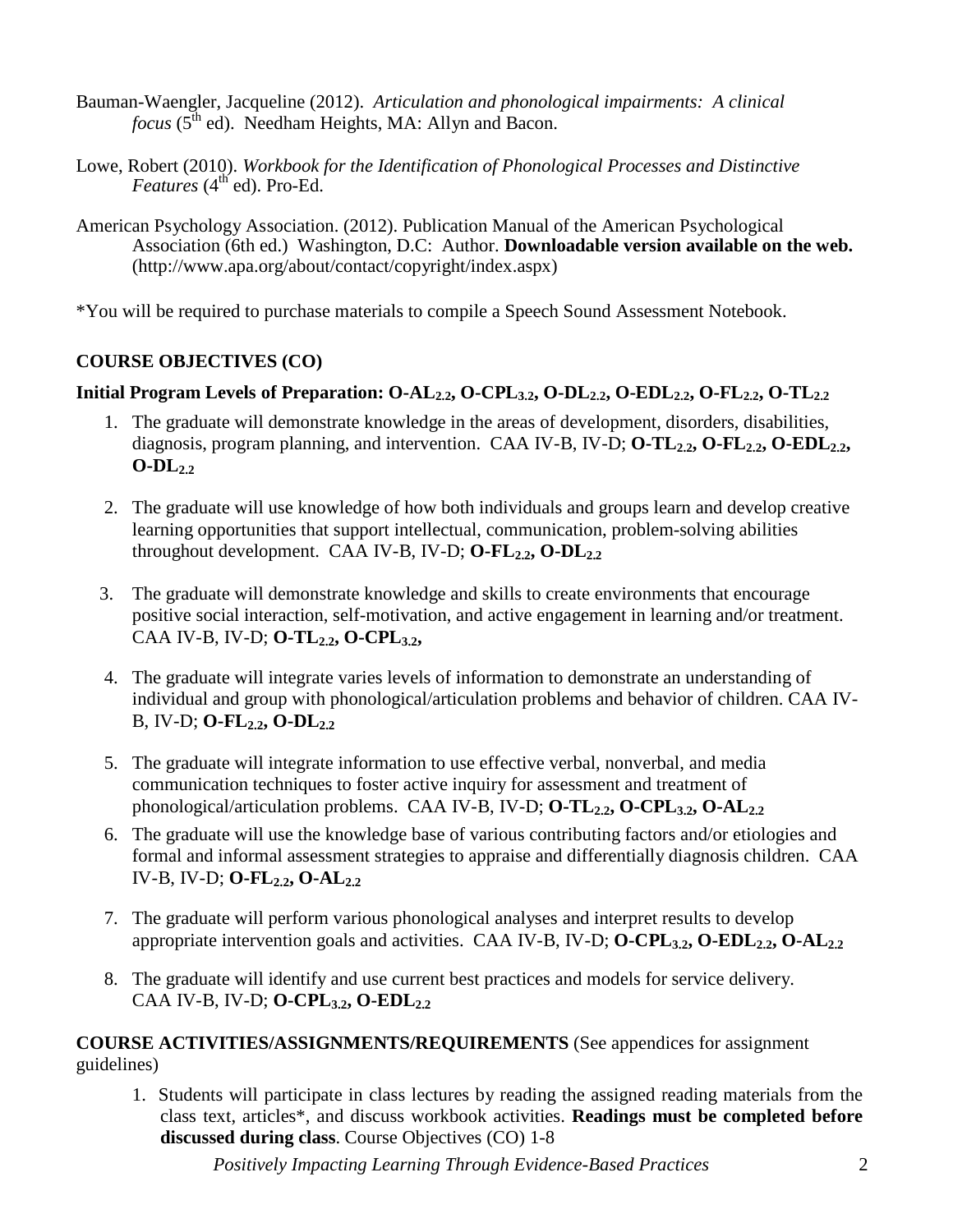- 2. Students will present information related to assessments and treatments individually and in small groups. CO 1-2, 5-8
- 3. Students will work individually and in small groups to complete analyses of samples of children with articulatory and phonological problems. CO 4, 6- 8
- 4. Students will complete a review in the form of an anonymous online poll following the completion of each chapter.
- 5. Students will read the class text, assigned articles, and chapters from other texts and complete and present written summaries. CO 1-8
- 6. Students will read and discuss case studies, critique formal and informal measures of assessments and analyze clients' spontaneous speech samples and other information related to phonological problems in children. CO 4, 6-8
- 7. Students will compile information, handouts, and assessments that are evidence-based and essential to completing comprehensive speech sound assessments. This information will be stored in a notebook to be used as a resource for assessing speech sound disorders. CO 4-5, 7-8
- 8. Students will identify related literacy difficulties in children with articulatory/phonological deficits and will discuss and design effective literacy activities (i.e., phonological awareness activities) that can be implemented during treatment. CO 3-4, 7
- 9. Students will display knowledge of the effects of dialect and accents by creating an avatar that uses an accent/dialect during speech production. CO 4, 6
- 10.There will be two (2) comprehensive examinations in the course. Exams will be 100 point tests. Tests will consist of multiple choice and short answer essay questions that will include information contained in reading assignments, lectures, articles, and class discussions. CO 1- 8
- 11. Each student will complete an independent and relational analysis on a sample that the instructor will provide. An outline for the procedures and grading will be posted to BlazeVIEW. CO 7-8
- 12. Students will research assessment and treatment strategies when given case scenarios and determine the evidence that supports or that does not support the effectiveness of the assessment/treatment. In groups of four, students will demonstrate present the case to the class. Students will write a short report that explains the treatment or strategy and assessment. CO 3-4, 7-8
- 13. All work must be typed and APA format followed where appropriate.

## **COURSE EVALUATION**

Course assignments, requirements, projects, and exams will be weighted totaling 100%. Daily participation is included in each of the weighted items. *No extra credit will be given in this course*. *Final*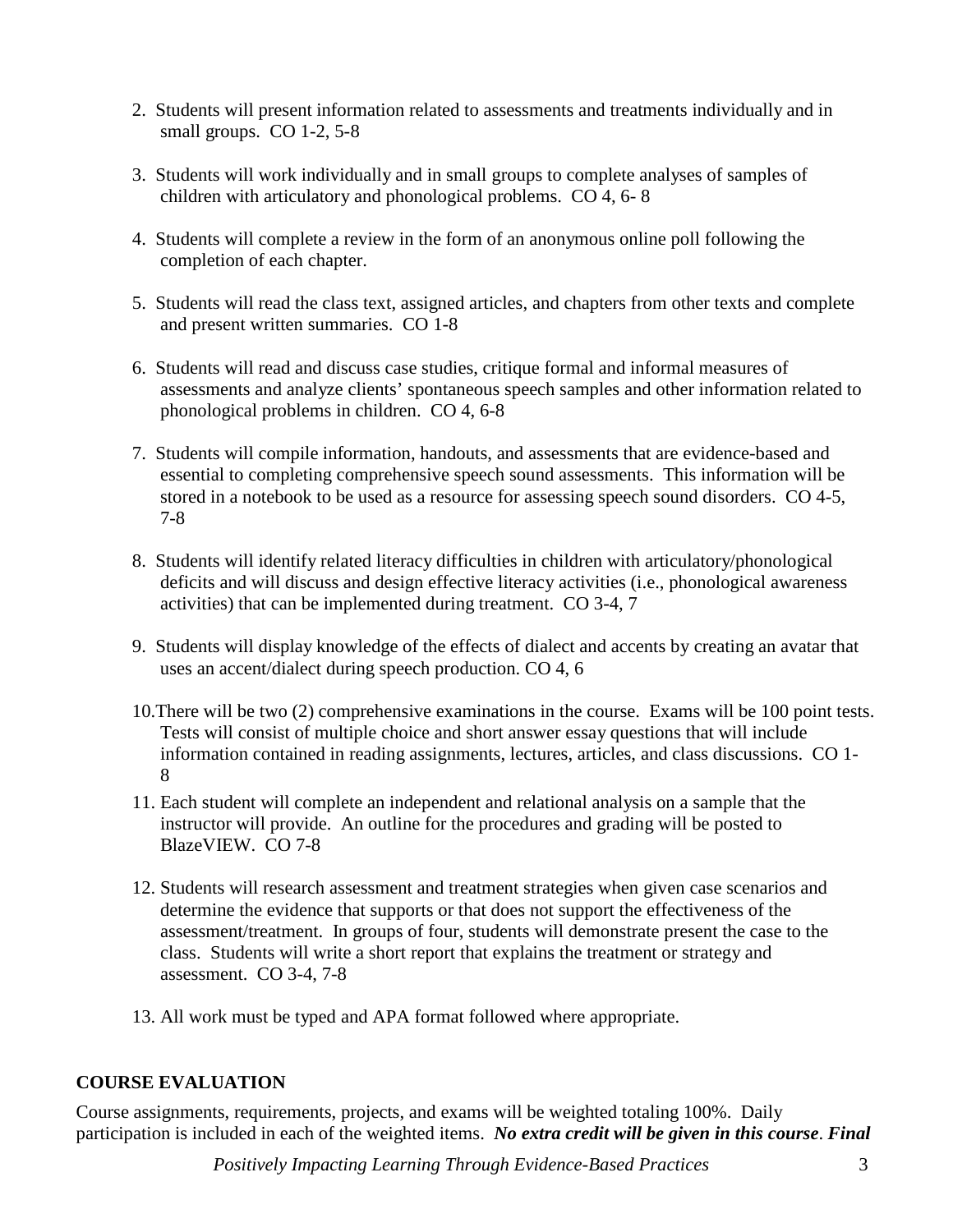*grades will not be rounded*. Students are required to frequently check BlazeVIEW for updates, changes, and article postings. **No late assignments will be accepted. No make-up tests, quizzes, or assignments will be given**. The instructor must approve any unusual circumstances that prevent the student from taking a test, quiz, or assignment on the assigned date. A breakdown of the percentages is listed below.

- 1. Relational and independent analyses (1) -2.5%
- 2. Case studies  $(2 \text{ sets}) 7.5\%$
- 3. Evaluation Report- 7.5%
- 4. Group Case Study Project 15%
- 5. Article presentation 10%
- 6. Clinical applications and Group Activities\*\*\* (Phonological awareness activity; Speech sound assessment notebook, Dialect Activity) – 12.5%
- 7. Quizzes-10%
- 8. Exams  $(2) 30\%$

**\*Phonological Processes Workbook** is included as an assignment that must be completed. Failure to do so will result in a deduction of 2.5% of final grade calculation if incomplete by due date.

## **NO LATE ASSIGNMENTS WILL BE ACCEPTED.**

**Grading Scale**: Course grades will be determined by performance on the examinations and assignments according to the following grading scale:

$$
A = 92 - 100\%
$$
  
B = 82 - 91%  
C = 72 - 81%  
D = 62 - 71%  
F = 61% and below

### **ATTENDANCE POLICY**

**Attendance** at all classes is required. Attendance is checked according to the class roll. If you are absent at the time your name is called for attendance, you will receive an absence. If there are extenuating circumstances causing you to miss a class, please notify the instructor **prior** to the class meeting time to arrange for assignments and/or make-up tests. After **2 absences** your grade will be **lowered** by **one** letter grade.

### **PROFESSIONALISM**

All students are expected to maintain professionalism at all times. This includes and is not limited to behavior, communication (e.g., oral, written), and interactions with the professional and peers. Students are expected to be on time for class and you are expected to attend the entire time. Cellular phones or electronic devices that may cause a distraction to the professor and other students during lectures and classroom activities should be silenced and put away.

## **DEWAR COLLEGE OF EDUCATION & HUMAN SERVICES POLICY ON PLAGIARISM**

*<http://www.valdosta.edu/colleges/education/deans-office/policy-statement-of-plagiarism.php>*

## **ACCESSIBILITY STATEMENT**